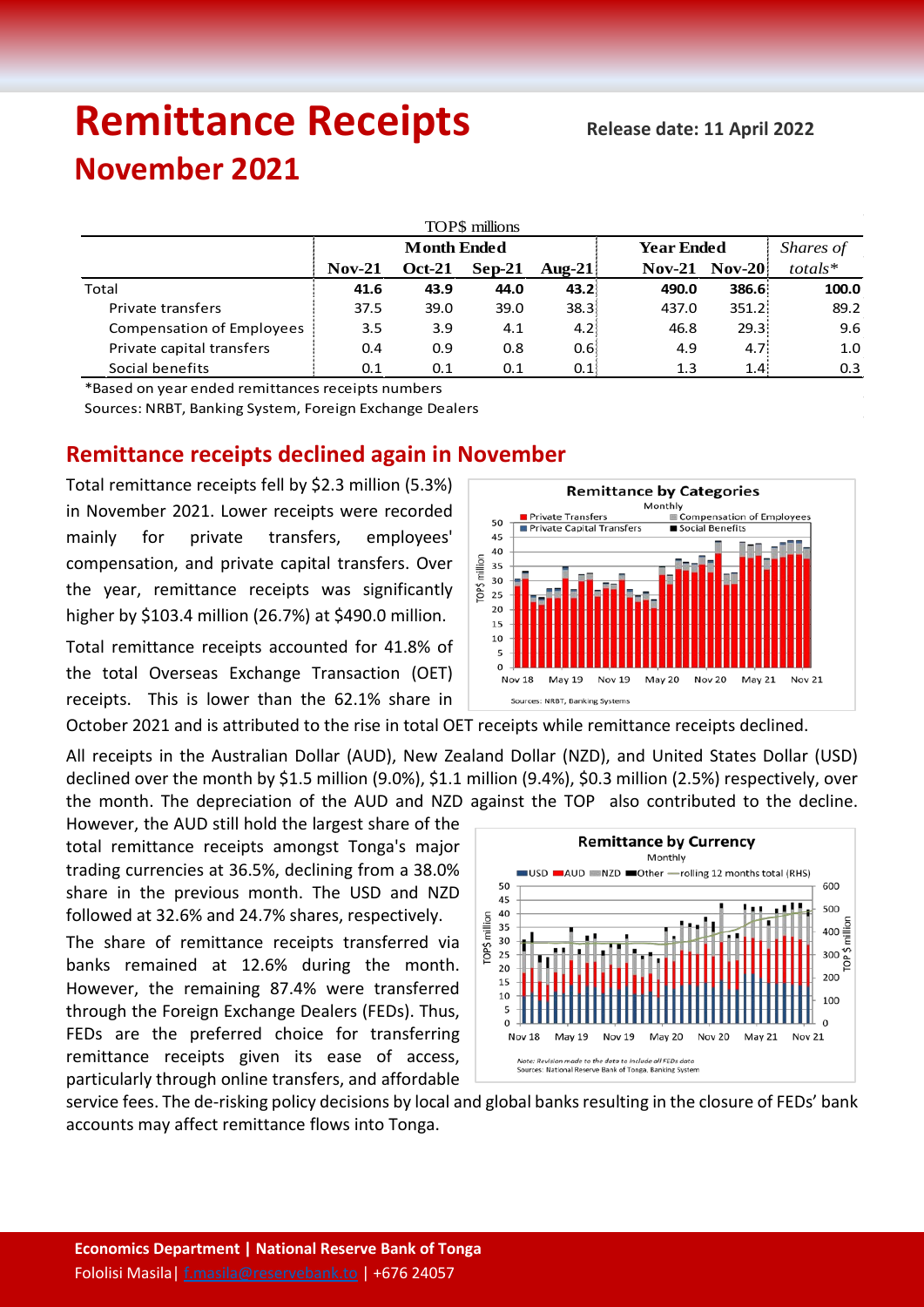#### **Private Transfers**

The private transfer receipts, mostly for family support and monetary gifts to friends and relatives, declined by \$1.5 million (3.8%), driving the overall monthly decline. Private transfer receipts in AUD, NZD, and USD fell by \$1.2 million, \$0.6 million, and \$0.3 million, respectively. However, private transfer receipts continue to hold the largest share of the total remittance receipts at 90.3% (compared to 88.9% in October 2021), highlighting the importance of family support from the diaspora towards households' financial needs.

Over the year to November 2021, private transfer receipts rose significantly by \$85.9 million (24.5%), supporting the annual increase in total remittance receipts. Private transfers consistently remained at high levels despite economies abroad being severely affected by the COVID-19 pandemic.

### **Employee Compensation**[1](#page-1-0)

Receipts for compensation of employees fell over the month by \$0.4 million (10.1%), due to lower receipts from seasonal workers in New Zealand and Australia of \$0.4 million (39.7%) and \$0.3 million (13.9%), respectively. However, other wages and salaries increased over the month by \$0.3 million (29.4%).

Nevertheless, the total compensation of employees' receipts continued to rise by \$17.5 million (59.8%) over the year. The receipts from



seasonal workers continue to hold the largest share of the total compensation of employees receipts at 72.2% (compared to a 72.0% share in October 2021), while other wages and salaries accounted for the remaining 27.8% share. Receipts remitted from the seasonal workers in Australia and New Zealand rose by \$15.6 million (277.4%) and \$0.7 million (6.1%), respectively.

## **Private capital transfers & Social benefits**

Private capital transfer receipts declined by \$0.5 million (51.9%) over the month. This was due to lower receipts of private funds for household constructions and renovations by families. On the other hand, social benefits, which are mostly pension funds, slightly rose by \$0.01 million (18.5%). Over the year, the private capital transfers increased by \$0.2 million (3.8%) while receipts for social benefits declined by \$0.2 million (11.7%).

<span id="page-1-0"></span><sup>&</sup>lt;sup>1</sup> Employee compensation is the sum of wages and salaries from the seasonal workers abroad, Tongan residents working short term overseas, and resident employees serving foreign organizations.